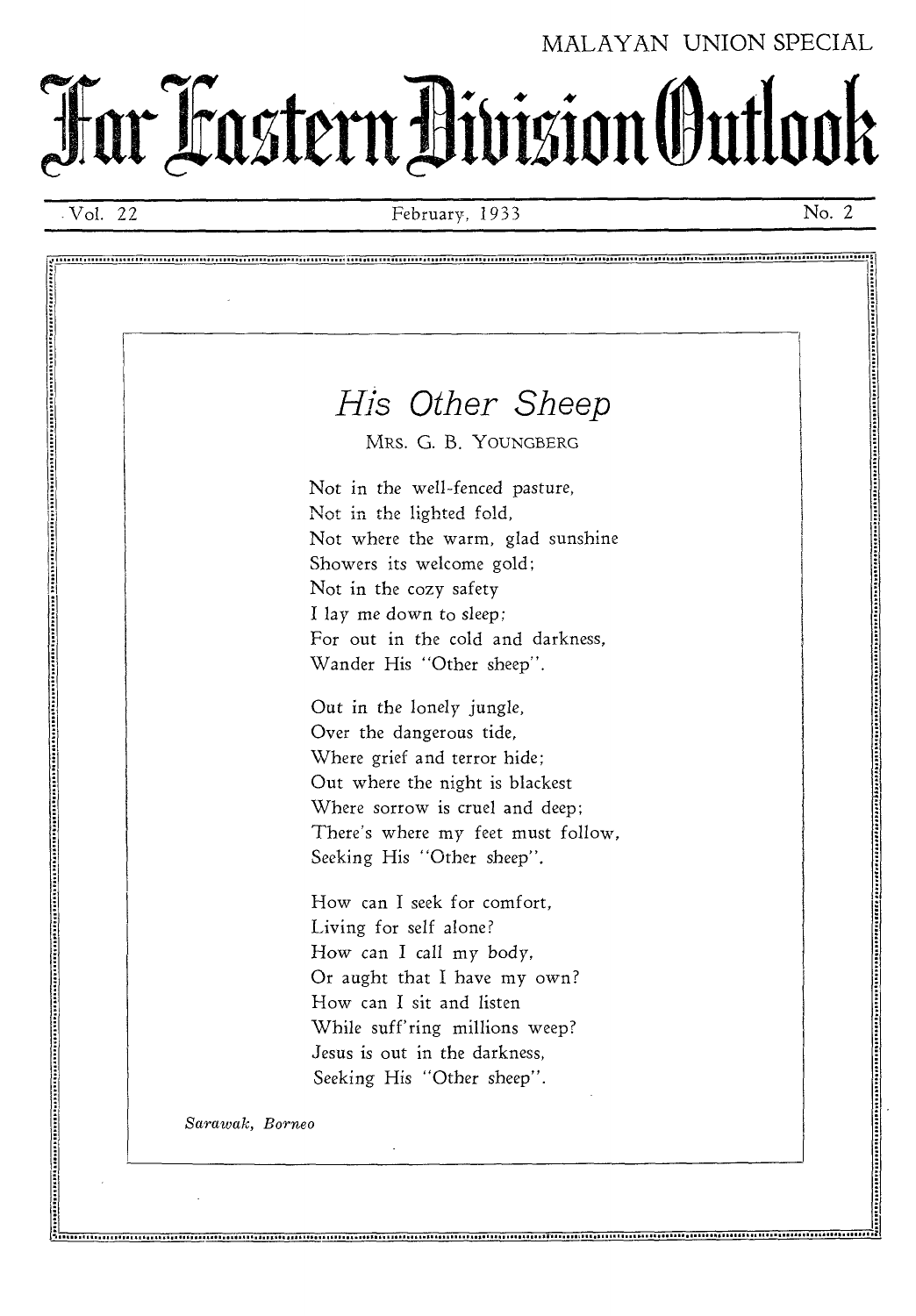### DEPARTMENTAL AND INSTITUTIONAL ACTIVITIES IN MALAYA

#### Malayan Union Sabbath Schools

The tower of Babel must have existed in the Malayan Union. Our thirty-eight Sabbath schools are conducted in eleven different languages and five dialects. Many a school is conducted in several languages. How good to know that the Master Teacher speaks them all.

Be fruitful and multiply and replenish<br>the church, is our greatest Sabbath school<br>task. Our Sabbath school membership is<br>rising slowly, but we are working and<br>hoping for better attainments. Even<br>though we have but two memb but it does not long remain a Sabbath school of two.



#### *Missionary Volunteer Society, Malayan Seminary*

The Investment idea has been contagious down here. Almost everyone is in-vesting. That offering has increased until

it is sufficient now to pay the salary of<br>a native minister. In other words, Invest-<br>ment actually means a dividend of souls.<br>Almost everything down this way is<br>rubber, which is now practically valueless.<br>Yet our members i Our offerings are the highest they have ever been. Think not that our members are rich,—they are simply try-<br>hig to re-live the "widow's mite" expe-<br>ing to re-live the "widow's mite" experience.

When the Isaiah 66 Sabbath school is organized in the land of nightless years, may our hundreds of Sabbath school members from Malaya be able to unite with the thousands of members from other lands in the study of the Plan of Salvation— "and God Himself shall be there." "Now, we see darkly,—then, face to face."

FORDYCE W. DETAMORE.

#### Live Sabbath Schools

What an enthusiastic Sabbath school we found at Jesselton, Borneo,—the island that many know as the home of the "wild"<br>man"!

As I visited the children's division their eager faces were a real inspiration. I was surprised at how well they had learned their lesson, and neither had they forgotten to bring their offerings for *missions.* 

The same enthusiasm was manifested in the Sabbath schools in Singapore and Penang, and in fact all other Sabbath schools we visited.

At Phnom-Penh, where the privilege of conducting public religious services has not yet been granted us, the living room of Brother and Sister Pickett was full of those eager to study the Word of God.<br>Let us thank God for t

BLANCHE E. GRIGGS.

#### Activities of the M. V. Army

Since a year ago in accordance with new policy, the enrollment in our

schools has been limited largely to our own Seventh-day Adventist youth. Thus our reports do not look so large, but the *new spirit* of our schools is something difficult to report. Heaven only can do that.

Though the enrollment in the Seminary has been reduced to one-third of what it was previously, the Missionary Volunteer Society has doubled its membership; the Baptismal Class is larger ; and the Sabbath school offerings are the largest ever received.

In Kuala Lumpur, Mrs. Fox is building up a strong church school. Our Bangkok school is noted for its missionary zeal. The government of Sarawak subsidizes our Kuching School experimental garden. The Lord has blessed that garden and it *has*  brought us much favorable publicity. Re-garding the garden at our school, the Secretary of Agriculture for the Kingdom<br>of Sarawak said, "The Adventist school<br>garden is the only real agricultural project<br>which is thriving."<br>To some it seems that because of the

reduced enrollments, our schools are going down hill. But on the contrary they are climbing in the service which they are rendering Seventh-day Adventist young People.

What! go to the leper asylum? What<br>we should get leprosy?" Thus exif we should get leprosy?" Thus ex-<br>claimed many of the Missionary Waun-<br>teers of the Seminary when the Lepert<br>short. But each Sabbath now a loyal band<br>shot. But each Sabbath now a loyal band<br>of Volunteers goes to the Lepe



*Towel Industry, Malayan Seminary* 

Our Sarawak school is located out in the country. "There's no missionary work the country. "There's no missionary work<br>we can do clear out here", they said, when the Missionary Volunteer Society was starting. But Brother Tan Chin Khin, one of the teachers, organized a traveling prayer band. Results? (a) Bible Studies (b) Two families keeping the Sabbath  $(c)$ (b) Two families keeping the Sabbath (c) A *living* Missionary Volunteer Society.

Brother Hendershot began an English effort in Penang and linked immediately with that, work on the "Friend" requirements and organized a Missionary Volunteer Society. Sixteen pins were awarded. young converts are wide-awake, active!

Mrs. Werner gave the Progressive Classes new life in the Singapore English Society, upon her arrival. Forty-five pins have been awarded. Bands have been organ-<br>ized. Out of sixty on the mailing list. ized. Out of sixty on the mailing list, forty-five splendid replies of appreciation have been received. A large number of outsiders have joined the Society. The world *needs* Missionary Volunteer life and zeal.

"You cannot believe the difference in our church since we organized the Mis-sionary Volunteer Society a few months ago", said the Pastor of the Singapore Malay Church. "The whole church comes

to Missionary Volunteer Society and every-body's getting young. It's wonderful." The Rowlands and the Youngbergs have just organized two new Junior Missionary Volunteer Societies in their homes. Word has just come that our Pastor in Ipoh, Brother Phang, has organized a new Mis-sionary Volunteer Society. So all along the line the Missionary Volunteer work

is progressing.<br>
M. V. life, M. V. activity, M. V. con-<br>
secration, can do *anything* God bids. One<br>
Gospel says that it was a "young man"<br>
whom God commissioned to raise Christ<br>
from the dead. Malayan Volunteers are alive and they are pledged to carry this Life to the deadest in heathenism.

FORDYCE W. DETAMORE,

*Educ. & M. V. Sec. Malayan Union.* 

The young people of Malaya certainly measure up to our young people in other lands when it comes to activity in all lines of church work. We take it for granted that we can always count on their happy, loyal cooperation when we need<br>their help.

W. P. BRADLEY.

#### Malayan Seminary

"In the highest sense, the work of education and the work of redemption are one." *Education, p. 30.* This is our aim in the Malayan Seminary. From Siam to Borneo and throughout the Dutch East Indies you will find young people trained in the Malayan Seminary leading out and

pioneering in our work.<br>
This year one of our boys was forced,<br>
because of finances, to return to his home<br>
on the island of Ternati. Now he has a<br>
small company there keeping the Sabbath

and asking for baptism. When two of our girls returned home from school last year, they found that the worker had been moved away from their church and it had become disorganized. They organized the Sabbath school and kept their church together while they were

home.<br>
Last year our Young People's Society<br>
started work at the Leper Camp where<br>
they are still holding two meetings each<br>
Sabbath. The attendance varies from sixty to one hundred, and a number of them are very much interested. Each Sabbath you find them you find them with their some pools and Bibles. The young people have also started a cottage meeting in another part of Singapore wh now preparing for baptism.



#### *School Printing Department*

This year the whole school was organized into prayer bands. Brother Detamore conducted a baptismal class which was joined by nearly all who were not mem-bers already. The result was twenty-three baptisms, six of whom are from heathen

homes. God is blessing our school this year and His Spirit is working among our students. F. L. BUNCH•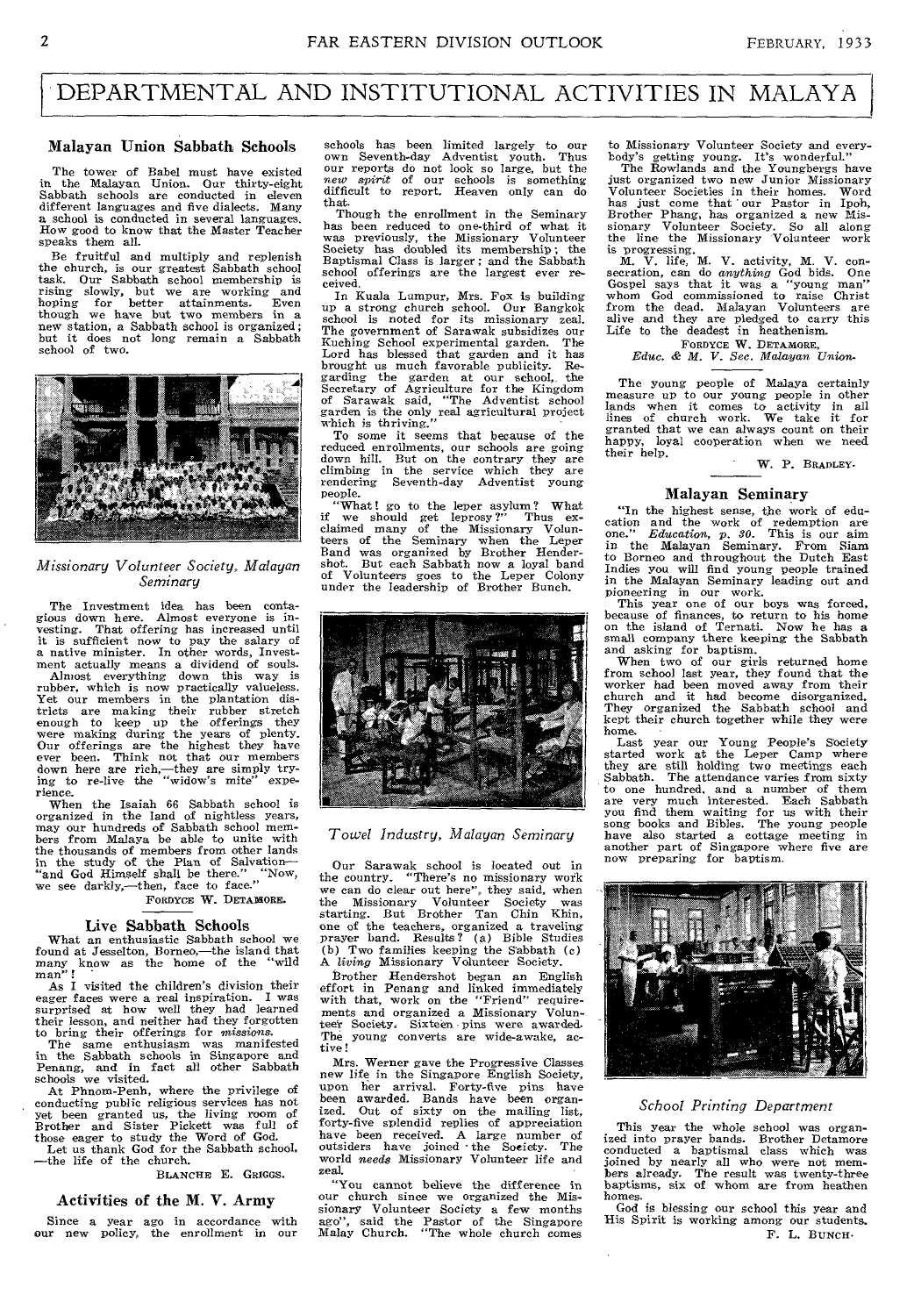

## Facts and Figures of the Malayan Union Mission

The many different countries and

peoples of the Malayan Union Mission By E. J. JOHANSON, *Secretary- Treasurer* and representatives of almost every make this one of the most interesting

mission fields, and oftentimes our general meetings can be likened to a "League of Nations" in miniature. Apart from the large number of immigrants in British Malaya, a great variety of races, "kindreds, tongues, and peoples" are indigenous to the countries comprising this Union. And while this variety adds interest to the field, it also adds to the problems of evangelization, for each race repre-

sents at least one additional language, both spoken and written. For instance, at the present time, we are conducting work in no less than thirteen different and distinct languages, to say nothing at all of the various Chinese dialects in which we are working. Our literature is actually being circulated in no less than ten different languages right here in Malaya.

In each part of the field different people will be found. Chinese are

most cosmopolitan cities in the world, country under the sun are to be seen

walking its streets; it is said that in this city alone one hundred different languages are spoken by its inhabitants.

The latest available statistics place the population of the Malayan Union Mission field at 37,869,119, it being made up as follows:

British Malaya, 4,385,346; British North Borneo,

21,089,178; Sarawak, Borneo, 600,000; Siam 11,506,207.

With a church membership o f 1,076, and a working force totalling 111, we have an average throughout the Union of one church member to every 35,194 people, although in French Indo-China there is but one member to every 2,636,147, as compared with one to 1,101 in British North Borneo. Taking the Union as a whole, there is an average of one worker to 378,691

#### *Headquarters Buildings,* Singapore.

everywhere, speaking all the varied dialects of China. In Borneo, in addition to our Chinese interests, work is being carried forward in the Malay, Dusun, Murut, and Dyak languages. In the Straits Settlements and Malay States, [British Malaya,} we are working in English, Chinese, Malay, Telegu, and Tamil. In Siam, in English, Chinese, Siamese, and Lao. In French Indo-China, in the French, Annamese, and Cambodian languages. Singapore itself, with an urban population of 445,719, is said to be one of the

people, this in turn ranging from one worker to 3,514,863 in French Indo-China to one in 20,599 in British North Borneo.

The field has been badly hit by the current business depression, which in turn has caused a serious falling off in tithes; this gives cause for considerable concern, for it directly affects the financing of our mission work. On the other hand, general missions offerings—even when we exclude Harvest Ingathering and "Big Week" receipts—show *(Continued on page 12)*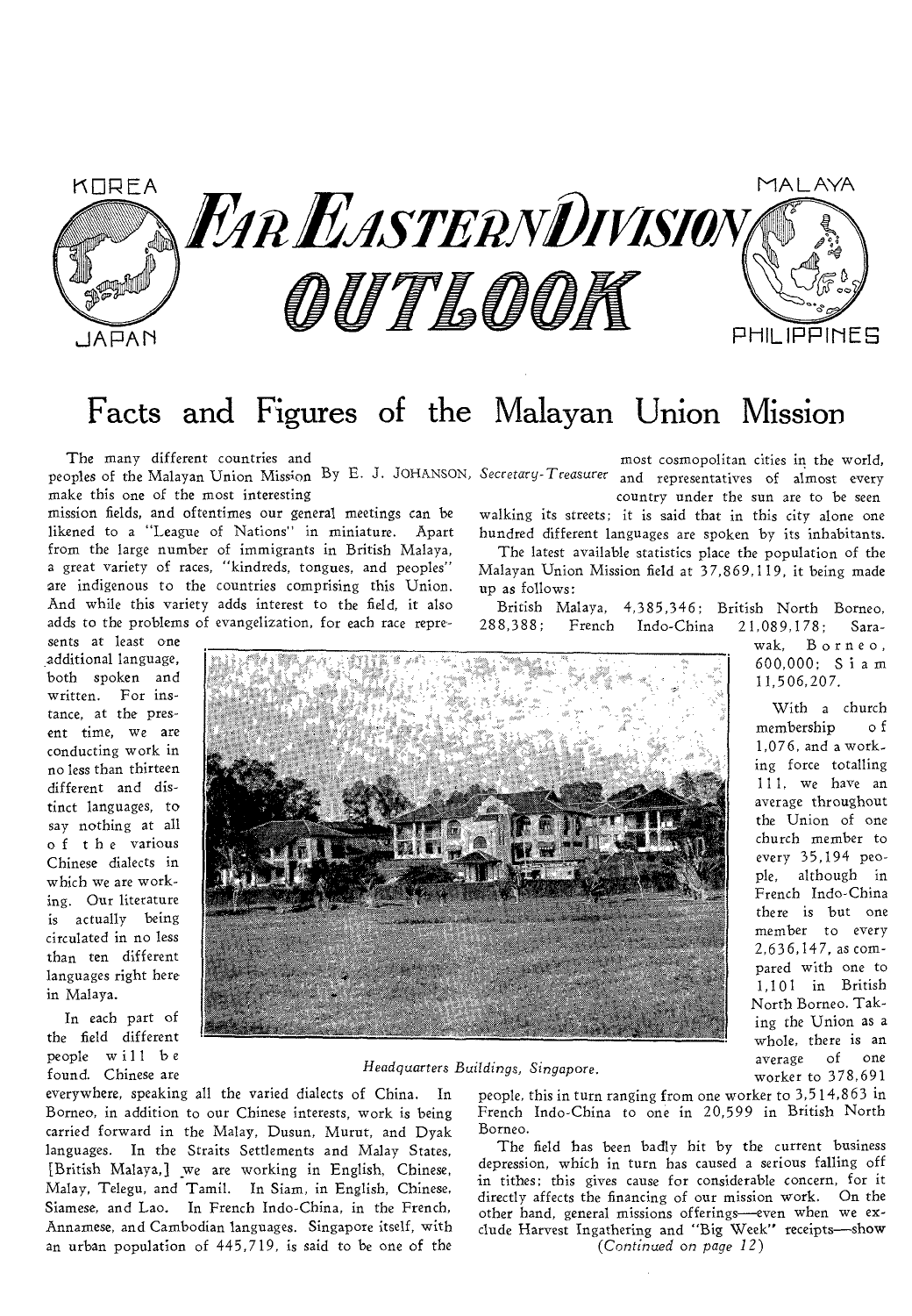## The Malayan Union Mission of Seventh-day Adventists—Annual Summaries

Showing Development in Malaya Year by Year

| Year                                                                                                                             | No. of<br>Churches     | Bap-<br>tized<br>Church<br>Members | Total<br>Bap-<br>tisms<br>during<br>the Yr. | Total<br>Net Gain dained censed<br>during<br>the Yr. | Or-<br>Min-<br>isters   | Li-<br>Min-<br>isters | Li-<br>Mis-<br>sion-<br>aries | censed Colpor-<br>teurs | Total<br>Lab-<br>orers<br>Foreign<br>and<br>Native | Total<br>Tithe<br>Receipts<br>(in U.S.<br>Gold)<br>for the<br>year.<br>trom<br>both<br>Foreign<br>and<br>Native | Total<br>Native<br>Tithe<br>(here<br>given<br>separ-<br>ately)<br>(gold) | No. of<br>${\rm Sabbath}$<br>Schools | Total<br>Sabbath<br>School<br>Mem-<br>bership | Total<br>Sabbath<br>School<br>Contri-<br>butions<br>to<br>Missions<br>during<br>Yr. (gold) | No. of<br>Church<br>Schools | Total<br>Enrol-<br>$_{\rm ment}$ of<br>Church<br>Schools | Total<br>Retail<br>Value<br>of Book<br>and<br>Periodical<br>Sales for<br>Yr. (gold) |             |
|----------------------------------------------------------------------------------------------------------------------------------|------------------------|------------------------------------|---------------------------------------------|------------------------------------------------------|-------------------------|-----------------------|-------------------------------|-------------------------|----------------------------------------------------|-----------------------------------------------------------------------------------------------------------------|--------------------------------------------------------------------------|--------------------------------------|-----------------------------------------------|--------------------------------------------------------------------------------------------|-----------------------------|----------------------------------------------------------|-------------------------------------------------------------------------------------|-------------|
| 1898 to 1902-Beginnings; no statistics                                                                                           |                        |                                    |                                             |                                                      |                         |                       |                               |                         |                                                    |                                                                                                                 |                                                                          |                                      |                                               |                                                                                            |                             |                                                          |                                                                                     |             |
| 1903<br>1.1.1.1.1.1.1                                                                                                            |                        |                                    |                                             |                                                      |                         |                       | $\overline{2}$                |                         | 3                                                  | \$<br>150.22                                                                                                    | - \$                                                                     | 1                                    | 20                                            | - \$                                                                                       | 1                           | 3                                                        | S<br>79.12                                                                          |             |
| 1904<br>and a strainer                                                                                                           |                        |                                    |                                             |                                                      |                         |                       | 3                             |                         | $\overline{4}$                                     | 73.78                                                                                                           |                                                                          |                                      |                                               |                                                                                            |                             |                                                          | 3.05                                                                                | FAR         |
| 1905<br>a dia salah sa                                                                                                           |                        |                                    |                                             |                                                      |                         |                       | 4                             |                         | 5                                                  | 306.82                                                                                                          |                                                                          |                                      | 38                                            | 23.13                                                                                      | 1                           | 12                                                       | 1,944.14                                                                            | $\Box$      |
| 1906<br>$\mathcal{L}^{\mathcal{A}}$ . The set of the $\mathcal{A}$                                                               |                        |                                    |                                             |                                                      |                         |                       | 5                             | $\mathbf{1}$            | 8                                                  | 478.93                                                                                                          |                                                                          | 2                                    | 58                                            | 47.02                                                                                      | $\mathbf{1}$                | 21                                                       |                                                                                     | 88          |
| 1907<br>$\mathcal{L}$ . The set of the $\mathcal{L}$                                                                             |                        |                                    |                                             |                                                      | 3                       |                       | 5                             | 6                       | 9                                                  | 720.13                                                                                                          |                                                                          | 3                                    | 76                                            | 149.92                                                                                     |                             |                                                          | 4,257.56                                                                            |             |
| 1908<br>$\mathcal{L}$ . The set of the $\mathcal{L}$                                                                             |                        |                                    |                                             |                                                      | 3                       | 1                     | 10                            | 6                       | 15                                                 | 769.14                                                                                                          |                                                                          | 4                                    | 98                                            | 124.16                                                                                     |                             |                                                          | 3,513.42                                                                            | <b>TERN</b> |
| 1909<br>$\mathcal{L}$ . The set of the $\mathcal{L}$                                                                             |                        |                                    |                                             |                                                      |                         | 2                     | 13                            | 4                       | 21                                                 | 778.95                                                                                                          |                                                                          | 5                                    | 250                                           | 186.01                                                                                     | $\mathbf{1}$                | 40                                                       | 3,640.28                                                                            |             |
| 1910<br>1.1.1.1.1.1                                                                                                              |                        |                                    |                                             |                                                      | $\overline{c}$          | 2                     | 12                            | 5                       | 22                                                 | 1,156.51                                                                                                        |                                                                          | 6                                    | 275                                           | 277.43                                                                                     |                             |                                                          | 4,308.45                                                                            |             |
| 1911<br>1.1.1.1.1.1.1                                                                                                            |                        | 44                                 |                                             |                                                      | 3                       | $\overline{c}$        | 13                            | $\overline{2}$          | 20                                                 | 1,665.81                                                                                                        |                                                                          |                                      | 217                                           | 405.33                                                                                     | -1                          | 43                                                       | 976.98                                                                              | DIV         |
| 1912<br>a dia ang pag-                                                                                                           | 7                      | 113                                |                                             | 69                                                   | $\overline{c}$          | 1                     | 14                            |                         | 32                                                 |                                                                                                                 |                                                                          | 8                                    | 249                                           |                                                                                            | 14                          | 133                                                      | 1,000.00                                                                            |             |
| 1913                                                                                                                             | 4                      | 137                                | 42                                          | 24                                                   | $\overline{c}$          | 9                     | 10                            | $\boldsymbol{2}$        | 23                                                 | 2,228.03                                                                                                        |                                                                          | 12                                   | 283                                           | 641.91                                                                                     |                             |                                                          | 1,529.37                                                                            | xoisi       |
| 1914<br>and a share and                                                                                                          | 6                      | 200                                | 54                                          | 63                                                   | $\overline{4}$          | 5                     | 17                            | $\overline{4}$          | 30                                                 | 3,082.38                                                                                                        |                                                                          | 11                                   | 256                                           | 1,013.18                                                                                   | 1                           | 35                                                       | 1.114.12                                                                            |             |
| 1915<br>a sa sa sala                                                                                                             | 6                      | 243                                | 53                                          | 43                                                   | 4                       | 15                    | 21                            | 3                       | 43                                                 | 2,583.05                                                                                                        |                                                                          | 9                                    | 314                                           | 1,047.22                                                                                   |                             |                                                          | 919.54                                                                              | g           |
| 1916<br>a prava a la                                                                                                             | 6                      | 314                                | 68                                          | 71                                                   | $\overline{\mathbf{r}}$ | 16                    | 22                            | 3                       | 46                                                 | 4.437.24                                                                                                        | 3,700.00                                                                 | $\overline{7}$                       | 393                                           | 1,108.86                                                                                   |                             |                                                          | 1,928.24                                                                            | СII         |
| 1917<br>and a share and                                                                                                          | 6                      | 337                                | 57                                          | 23                                                   | $\overline{7}$          | 16                    | 12                            | 12                      | 43                                                 | $-4,834.97$                                                                                                     | 4,018.96                                                                 | 12                                   | 429                                           | 1,334.02                                                                                   |                             |                                                          | 3,143.54                                                                            |             |
| 1918<br>a sua alasa                                                                                                              | 7                      | 348                                | 38                                          | 11                                                   | 6                       | 12                    | 8                             | $\overline{7}$          | 36                                                 | 6,407.95                                                                                                        | 5,000.00                                                                 | 13                                   | 442                                           | 1,692.55                                                                                   | 6                           | 207                                                      | 5,688.09                                                                            | Ř           |
| 1919<br>a shekara ta                                                                                                             | 8                      | 455                                | 79                                          | 107                                                  | 11                      | 17                    | 17                            | 15                      | 69                                                 | 9,523.55                                                                                                        | 6,335.57                                                                 | 22                                   | 487                                           | 2,358.66                                                                                   | 7                           | 119                                                      | 21,257.24                                                                           |             |
| 1920<br>1.1.1.1.1.1.1                                                                                                            | 9                      | 500                                | 81                                          | 45                                                   | 12                      | 22                    | 29                            | 25                      | 93                                                 | 11,097.7                                                                                                        | 7,712.74                                                                 | 23                                   | 619                                           | 3,389.13                                                                                   | 3                           | 89                                                       | 35,342.03                                                                           |             |
| 1921<br>.                                                                                                                        | 11                     | 669                                | 175                                         | 169                                                  | 17                      | 23                    | 26                            | 24                      | 99                                                 | 11,171.57                                                                                                       | 6,499.23                                                                 | 28                                   | 866                                           | 3,423.45                                                                                   | 5                           | 264                                                      | 23,387.00                                                                           |             |
| 1922                                                                                                                             | 12                     | 844                                | 206                                         | 175                                                  | 17                      | 30                    | 34                            | 43                      | 112                                                | 11,237.12                                                                                                       | 7,811.63                                                                 | 28                                   | 972                                           | 4,850.52                                                                                   | 3                           | 335                                                      | 27, 211.14                                                                          |             |
| 1923<br>1.1.1.1.1.1.1                                                                                                            | 16                     | 1,120                              | 270                                         | 276                                                  | 20                      | 29                    | 45                            | 26                      | 115                                                | 13,444.79                                                                                                       | 9,032.89                                                                 | 32                                   | 1,112                                         | 4,429.53                                                                                   | 9                           | 546                                                      | 36,539.30                                                                           |             |
| 1924<br>and a state                                                                                                              | 19                     | 1,502                              | 481                                         | 382                                                  | 19                      | 34                    | 50                            | 48                      | 158                                                | 15,683.00                                                                                                       | 11,265.53                                                                | 47                                   | 1,658                                         | 4,579.73                                                                                   | 16                          | 709                                                      | 43,161.67                                                                           |             |
| 1925<br>and a straight                                                                                                           | 26                     | 1,944                              | 431                                         | 442                                                  | 21                      | 42                    | 57                            | 62                      | 238                                                | 20,525.00                                                                                                       | 15,401.00                                                                | 59                                   | 2,029                                         | 5,955.96                                                                                   | 21                          | 1,225                                                    | 55,558.94                                                                           |             |
| 1926<br>.                                                                                                                        | 26                     | 2,163                              | 484                                         | 219                                                  | 21                      | 31                    | 64                            | 43                      | 236                                                | 21,503.18                                                                                                       | 16,896.92                                                                | 73                                   | 2,462                                         | 5,753.94                                                                                   | 25                          | 1,258                                                    | 54,105.84                                                                           |             |
| 1927<br>.                                                                                                                        | 38                     | 2.217                              | 488                                         | 54                                                   | 24                      | 34                    | 92                            | 85                      | 281                                                | 25.041.37                                                                                                       | 20.112.37                                                                | 77                                   | 2,750                                         | 6,660.26                                                                                   | 33                          | 1,828                                                    | 75,331.61                                                                           | 'n          |
| 1928                                                                                                                             | 43<br>And the Contract | 2.646                              | 654                                         | 429                                                  | 23                      | 39                    | 80                            | 74                      | 282                                                | 30,105.41                                                                                                       | 24.487.99                                                                | 95                                   | 3,287                                         | 7,516.88                                                                                   | 33                          | 2,050                                                    | 59,587.37                                                                           | EBRUAR      |
| $1929*$<br>$\mathcal{L}^{\mathcal{A}}$ , $\mathcal{L}^{\mathcal{A}}$ , $\mathcal{L}^{\mathcal{A}}$ , $\mathcal{L}^{\mathcal{A}}$ | 15                     | 866                                | 125                                         | $-44$                                                | 13                      | 26                    | 41                            | 10                      | 111                                                | 11,092.00                                                                                                       | 7,781.17                                                                 | 26                                   | 835                                           | 3,261.53                                                                                   | 13                          | 689                                                      | 15,185.02                                                                           |             |
| 1930<br>.                                                                                                                        | 18                     | 1.005                              | 200                                         | 139                                                  | 12                      | 23                    | 40                            | 8                       | 122                                                | 10.920.45                                                                                                       | 7,437.47                                                                 | 34                                   | 1,020                                         | 3,412.59                                                                                   | 14                          | 656                                                      | 12,830.28                                                                           | R           |
| 1931<br>and a share                                                                                                              | 19                     | 1.067                              | 154                                         | 62                                                   | 11                      | 24                    | 22                            | 28                      | 120                                                | 10,871.30                                                                                                       | 7,007.37                                                                 | 39                                   | 1,100                                         | 3,298.34                                                                                   | 9                           | 255                                                      | 13,873.69                                                                           |             |

• After 1928 not including Netherlands East Indies.

1933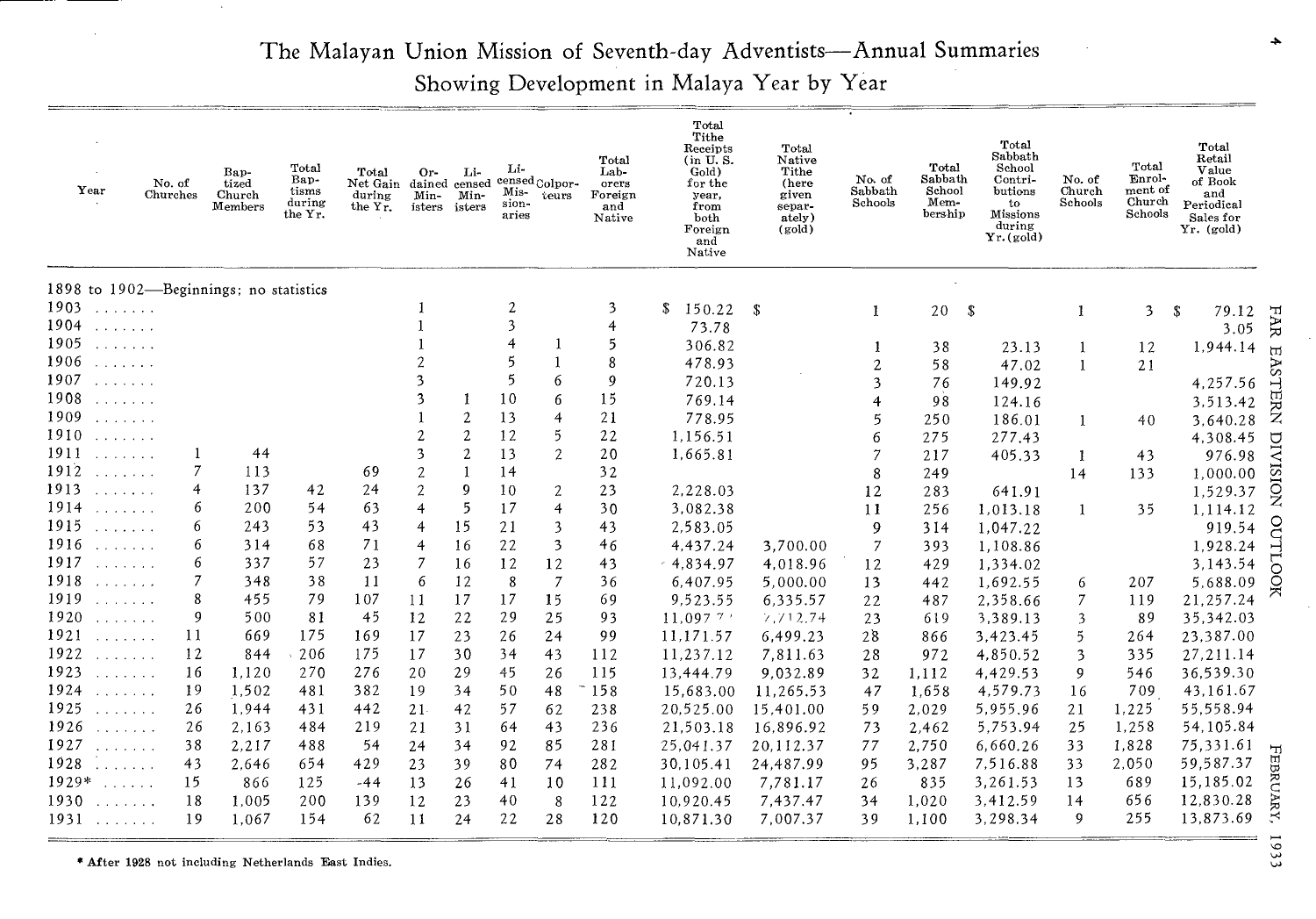# EDUCATIONAL VIEWS IN MALAYA



*Lower View: Sunny Hill School, Kuching, Sarawak. Students in the Garden Being Taught How to Work the Soil.* 

"Our Sunny Hill School is exerting an influence for good, we believe. It has attracted government attention and some support for its agricultural activities. The government also helps us maintain the school."—J. **G. GJORDING.**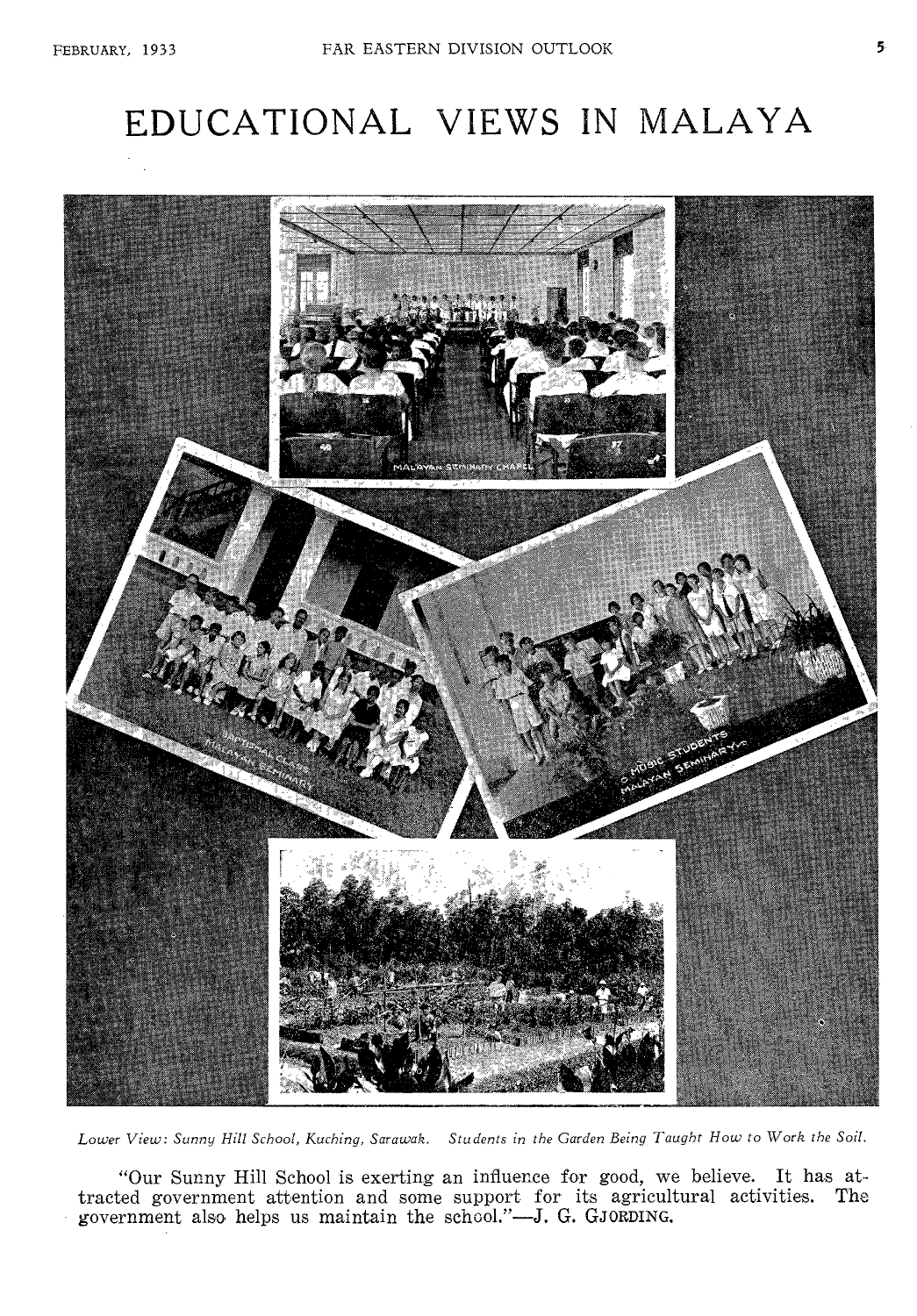THE MALAYAN UNION MIS-SION, the youngest member of the sisterhood



J. G. GJORDING

British crown colony; the Federated Malay States, four in number; the Unfederated Malay states, five of these, each having a Sultan ruling over it, assisted by a British advisor; the Kingdom of Sarawak, an absolute monarchy under the rule of the white rajah, Sir Charles Vyner Brooke; the State of British North Borneo under the administration of a Chartered Company, operating as a British Protectorate; and the State of Brunei, a British protected state with a sultan ruling over it. Besides British Malaya we have the Kingdom of Siam, formerly an absolute monarchy, but changed, the middle of last year, to a limited monarchy; and French Indo-China, under which are included the four French Protectorates of Laos, Cambodia, Annam and Tongkin, (the first two of which have kings as figureheads, and the last two an emperor; but all safely guided by experienced French Resident Superiors who really hold the cards of state) ; the French Colony of Cochin China, with its French Governor; and the leased territory of Kwangchow Wan, with French military officers in charge. (Kwangchow Wan is in Southern China.)

The present population of this Union Mission is estimated at 37,869,119. Our church member-ship, at the close of the third quarter of  $1932$ , was  $1,076$  which, by the way, is practically double what we actually had when we were organized



*First Converts in Cambodia* 

union missions in the Far Eastern Division of the General Conference, was organized in 1929. Its territory comprises all of British Malaya, under which term we include the following: The Straits Settlements.

in 1929,—at which time neglected records showed a larger membership than the facts warranted.

That the readers of the *Outlook*  may get a better idea of our position on the map, let us name to you our neighbors: Beginning on the north we have South China; to the East of us the Philippine Islands and the Celebes; to the south the rest of the Dutch East Indies; and to the west India, Burma, and a portion of West China. You will at once get the idea that our field is a widely scattered one, which is quite correct. Transportation facilities, fortunately, are very good. Bus lines are being operated into the interior as fast as good roads make these possible,—and faster, we think. Steam and gasoline launches are replacing the sail and hand propelled boats on the rivers, canals, and all along the different coasts. Truly the way is being prepared so that the last final movements of the THIRD ANGEL'S MESSAGE may be rapid ones.

#### A VISIT TO BORNEO

But it is neither countries, mountains, streams, jungles, nor square miles that constitutes our missionary task. Our work is to reach the people, yea more, the individual souls, in each little village throughout the length and breadth of this scattered field with the Gospel of a soon-coming Saviour. We are, therefore, going to take our readers for a little trip through the field in order that you may learn first hand, sort of, what is going on in each field. This will, we are certain, interest our readers more than the usual serving up of statistics which is so common in our day. Each local leader will supply many, if not all, of the items of interest we shall record in the following paragraphs. Let us begin with North Borneo and take the fields as they come in the same order as our readers would probably visit them, were you privileged to do so in person.

There are, it is claimed, fifty-six tribes in Borneo alone, (and probably one hundred and fifty in the union as a whole) . Many of these are kindred people, to be sure, with dialects somewhat similar; but there are plenty of languages to deal with so that it has made our work very much harder to carry on. The most numerous native<br>peoples here are the Dusuns. They peoples here are the Dusuns. are idolators; they worship spirits of the dead, Satan, and most anything their fears signify should be worshipped. They also have a record of the true God, but of course they do not serve Him. A vile-smelling native drink has the mastery over most of these poor souls, and how disgraceful they carry on when under its influence! Haunted by night and hounded by day, it can truly be said of these people: "the wicked are like the troubled sea."

## The Malayan Union Missic

A Tour of the Field from Borneo

J. C,

Like all heathen and pagan peoples these pay little or no attention when the Gospel is first preached to them. But our missionaries are tireless workers; they give line upon line; they give a little here and a little there; and finally the rock begins to crack open and the eye begins to see the Saviour of men. Through the work of the Holy Spirit, which must have been striving with these souls for years, the



frozen heart thaws out, the prison house is opened, and a liberated soul steps forth to take its place among the children of the King. Could our readers have two snapshots, one before and one after the surrender of these souls to God, it would be proof, positive, that the Gospel is the power of God unto salvation to all them that believe; and you would be unable to restrain praise to God when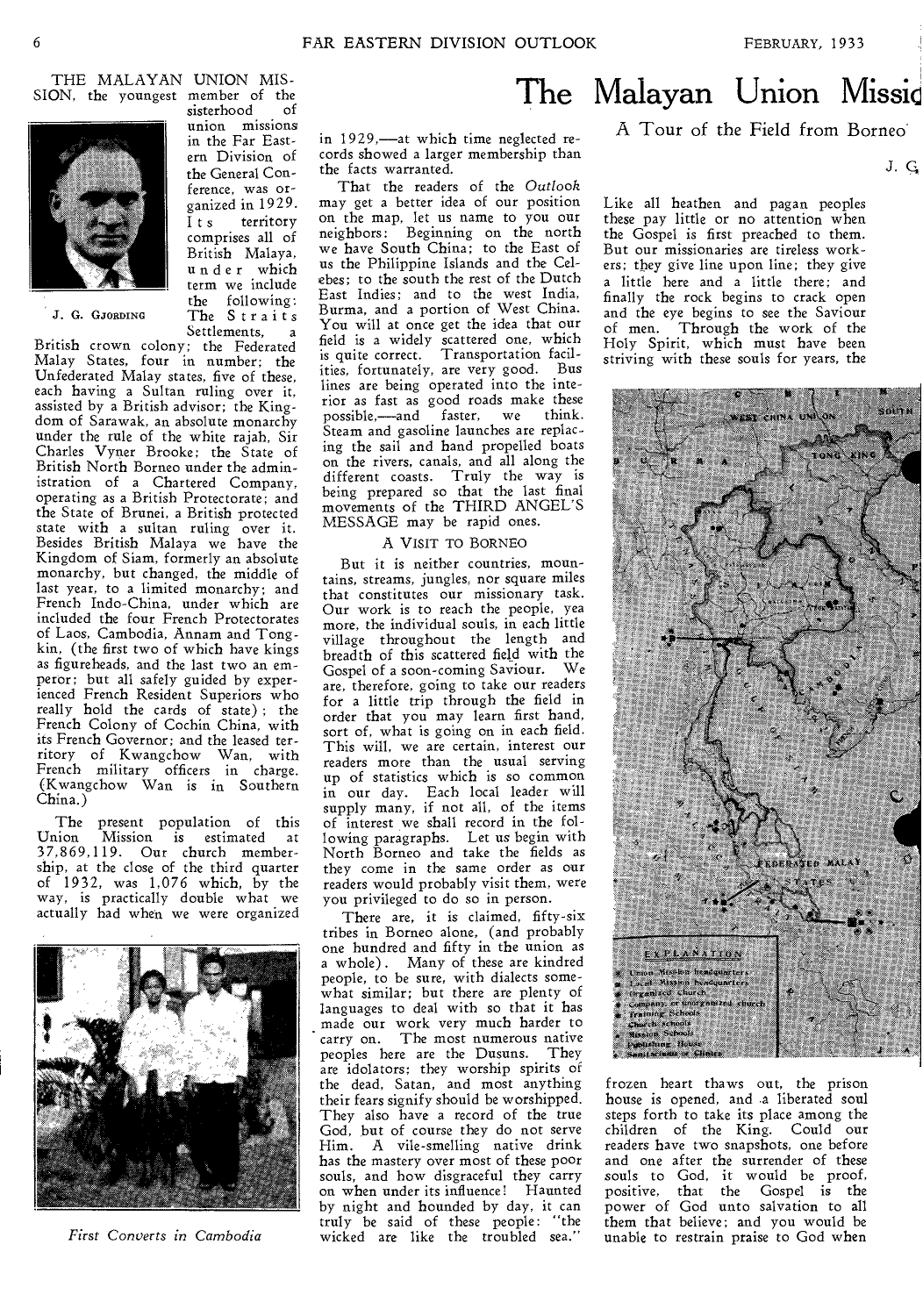# f Seventh-Day Adventists

### China with the Superintendent

DING

you saw that these simple folks have learned in a few short years what Christians in western lands have been decades in learning. Thus far nearly one hundred Dusun have been won by Brother Rowland and his associates here in Borneo. Many of these have suffered severe persecutions for their faith, but they have remained loyal to their Saviour. Of all the people we have thus far worked for in the Far East,



or that we have heard about, these hill people are clinging to this last warning message most firmly; apostasies being practically unknown among them. A small beginning has been made among the Muruts, for whom by the way, we are the only missionary people that are working. Several among them have surrendered their lives to God and are being greatly blessed as they are preparing to take this message to their own kith and kin. The message will speed up when we get these peoples working for their own, and we are right upon the threshhold of that day now, thank the Lord. This mission has five Chinese churches, one of which is a Mandarin-speaking church.

But we must hurry on, or it will be some other issue of this *Outlook*  that we finish our trip in. In northern Sarawak, Brother Youngberg has recently baptized the *first* Iban, or Sea Dyak, as we call them. Our *first*  church has been organized, its members: Two Land Dyaks, two Bataks, one Hakka Chinese, one Iban, and five members of the missionary's family, eleven in all. The *first* little health center on the main station is serving Iban who live three and four days travel away; its blessings are being felt everywhere among those fierce headhunters of the dreaded past. These little health centers set before the people the same fine ministry of healing which was such a prominent part of the Master's missionary work. Daily, men, women, and children here learn for the first time the meaning of that old rugged cross, and the blessed Man of Calvary, the Saviour of men, who there shed the cleansing flood that is still washing away the black sins of rebels against the government of Heaven, and making lives resplendent with the righteousness of Christ. We have just staked out a good sized farm-to-be at the headquarters on the Tatau, and may the day hasten on when its surface shall be cultivated by ambitious Iban youth who shall then have been gathered there for training. We need a school there and another one in North Borneo, where Malay-speaking promising youth can quickly be trained to become soul winners for their own<br>people. "Christ is not very far from "Christ is not very far from any of us," said an Iban witch one day to Sister Youngberg; how true are the words! May they be prophetic of the whole race, and may His Spirit speedily win many to righteousness that the Kingdom may also come in Sarawak.

To the south, in the same land, the message is being preached in the Malay language for the *first* time, as night after night Brother Munson and his associates hold forth the points of our faith and offer salvation full and free to all who will accept it. They are really waiting for the Rajah to r2 turn and for us to arrange with him for additional territory in which to work; but they are not idle while waiting. Six have already been baptized there this fall, and the outlook is bright for many more in the near future. Our Sunny Hill School is exerting an influence for good, we believe. It has attracted government attention and some support for its

agricultural activities. The government also helps us maintain the school. The Young People's Society is active; and many of the Chinese members of the church are letting their lives witness in such a way that other lives are being blessed, even as the Word of God promises shall be the case, when we are willing to be used.

#### A GLIMPSE AT HEADQUARTERS

Two days by boat from Kuching, the headquarters for our work in Southern Sarawak, brings us to Singapore. The headquarters of the Union are there, so is the publishing house, temporarily a part of the training school; and so also is the Seminary of which it, is a part. There you will find the teachers from the various missions gathered for a six weeks' vacation school, and for institute work. Brother Fordyce Detamore, our Union Educational, Missionary Volunteer and Sabbath School Department secretary, is in charge of the vaca-tion school. The reports we hear are sufficient cause to lead us to say that this is the best school of its kind we have yet held. There you will find Prof. Bunch, the principal of the Seminary, just back from a Harvest Ingathering campaign in Bangkok, during which they had the pleasure of separating busy men from twenty-five hundred Ticals. There you will find Brother Mershon resting up a bit after a most vigorous Harvest Ingathering campaign in the Malay Peninsula, where he, with others has already raised several thousand Straits dollars to help us carry on the work this coming year. And there too, you will find Brother L. I. Bowers, the newest member of the Union family, sweating away for long hours each day in order to get the printing orders delivered on time. Our boys are learning the printing trade, our girls the weaving, and one would think the girls were trying to set up perpetual motion to watch them racing their shuttles across their looms. Success to them!

(Continued on *page 11)* 



*Lolung, the First Land Dyak* Woman *to Embrace this Faith*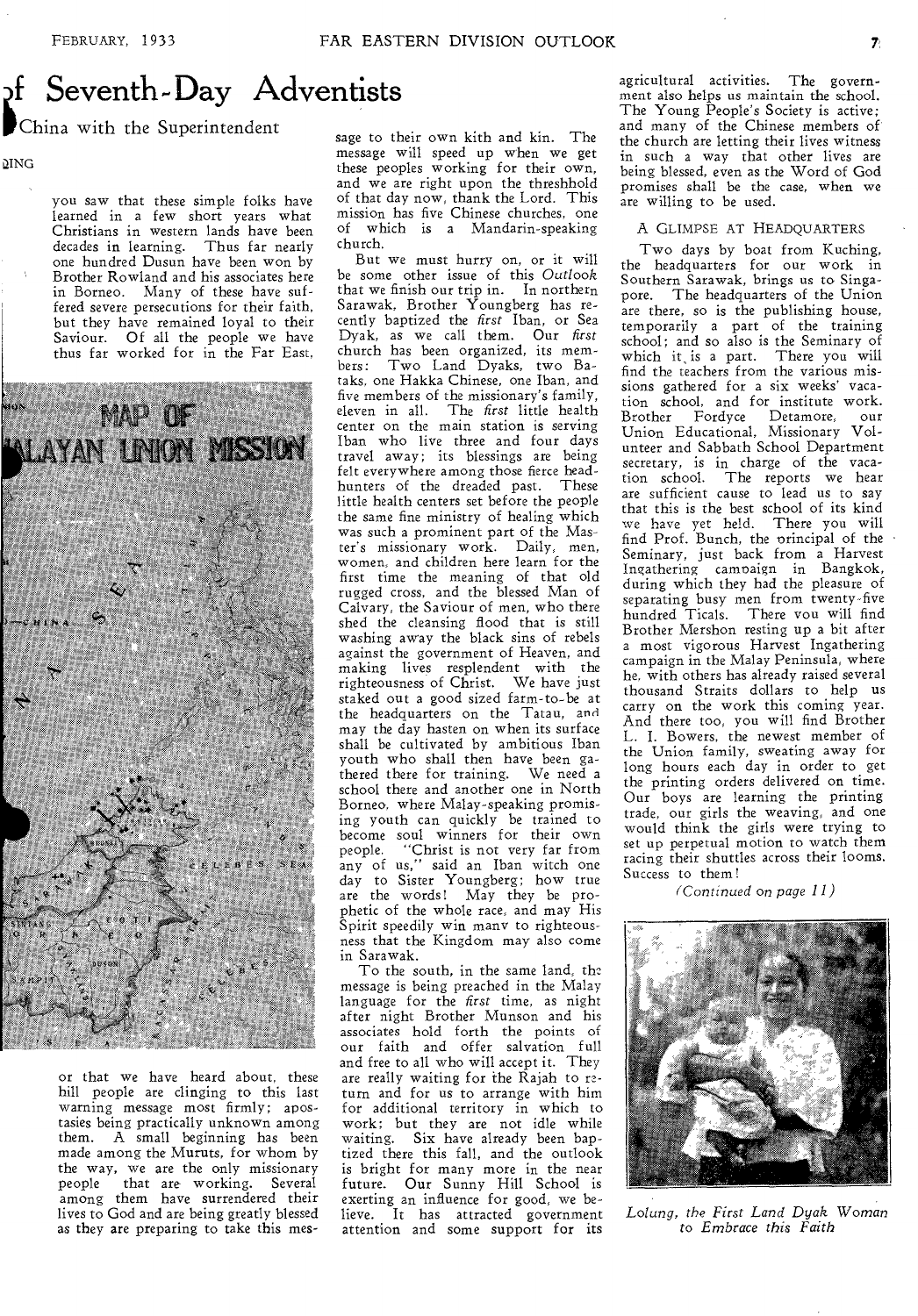### ECHOES FROM THE FRONT Contributed by Our Local Field Leaders

#### BRITISH NORTH BORNEO

When Jesus uttered these words, "This gospel of the kingdom shall be preached in all the world for a witness to all nations, and then shall the end come", He included the island of Borneo, with its numerous dialects and varied neoples. In prophetic vision He saw the truth being carried to every creature.

British North Borneo is a land of hills and mountains with very few roads. There are bridle paths that can be traveled by pony, but the larger portion of the country can be reached only by paths. The conditions being such, there are many handicaps to the carrying of the message to the people who live in the hills.

Most of the villages are as cities set on a hill, but they are wrapped in the darkness of superstition and fear. There are hundreds waiting for the light that will show them the way to Eternal Life, which is Jesus; for He has said, "I, if I be lifted up from the earth, will draw all men unto me;" and again, "I am the way."

We believe in the Commission, "Go ye into all the world and preach the Gospel." At present there are four places where evangelistic effort is under way among the Dusuns; and evangelistic work is going forward among the Muruts and Chinese as well.

As I write I am in the hills three day's journey from headquarters, holding an effort in a village where there has previously been but one sermon preached. Associated with me are two native men who are being trained to carry the message to their own people, and also a worker from Sumatra who was trained in our school at Singapore.



#### *The Kind of Folks We are Working for on the Tatau River*

The first day we entered this village we met a man who had not been able to straighten his arm for some time<br>because of a badly infected hand. The because of a badly infected hand. hand, which was swollen and superating, presented a most revolting sight. Another man had an ulcer on the top of his foot, larger than a silver dollar<br>and a quarter of an inch deep. There and a quarter of an inch deep. were still others with different ailments. After two weeks treatment, nearly all these sufferers were either well or better. It was a revelation to them to see what could be done with hot water. These treatments helped to create a favorable impression and the head man of the village invited us to hold meetings in his house, which offer we gratefully accepted.

I expect to remain in the village at least two weeks longer. My place of abode is the vacant portion of a paddy house, with no windows, but a door and plenty of cracks for light and ventilation. This residence is situated in the center of the village, and the pigs, which are very numerous, have full range of the premises. The people use the pig for sacrificial offerings 'to the devil.

One of our needs is a small school where we can train young men from these villages to be workers among their own people who speak varied dialects. The hill people with sturdy legs are accustomed to the constant walking through the jungles and over the hills, all of which is necessary in carrying the message to the villages of this country.

These people have lived in fear of the spirits all their lives, and therefore must be kept long under instruction some as long as two years. This plan proves who are really true. Such a period of waiting eliminates, to a certain extent, apostasy in the Church. In general, these people are very faithful once they have fully accepted the message.

It is uphill work in more than one sense of the word, but God is "Our God", and his hand is outstretched over these heathen to bring the honest in heart to Himself. In many villages the way is open for us to enter, but we do not have the necessary help. We believe however that the "Lord of the Harvest" who has bidden us pray for added workers will provide the necessary means, and that His work will be finished in the British North Borneo Mission. We ask the prayers of all of God's faithful people that we may be true to our trust, and bring many sheaves to the Master.

*J. W. Rowland.* 

#### SIAM AWAKENING

We trust that the recent revolution here in Siam will prove to be a harbinger of changes other than in the government alone. And truly God's Spirit is at work and some of Siam's sons and daughters are turning to the truth of God.

One woman had been a gambler, had a bad temper, and hated our work. Now she is changed and is studying the Scriptures. Recently in a dream she saw Mary, the mother of Jesus, who repeatedly called her to come. Upon responding she was given two cups of medicine to drink and was told that it would be a good thing for her to become a Christian and join our church. The dream made a great impression upon her. A well-educated Buddhist priest is much interested and is having regular Bible studies. Another Siamese woman who lives quite far out in the country, the wife of one of our Chinese members, is planning on being baptized. So we believe Siam is awakening. May God's Spirit now work as never before in us and through us for the work that must be done here soon.

Thus as we prepare for the English evangelistic effort; as we begin in a small way a free medical work for the poor; and as we see our new buildings nearing completion, we praise God and take courage. He is with us and so who can be against us?

#### *A. P. Ritz.*

THE PROGRESS OF OUR WORK IN SIAM

Very little progress was made in our work in Siam during the first seven years of its history. But things have greatly changed the past three years. We had our largest baptism in 1929, and since that time the work



*School and Church, Kuching, Sarawak* 

has grown. God has performed many miracles in behalf of our work, and many idols have been thrown away. Many accepted the truth because of diseases healed through prayer. Persons suffering with typhoid fever, goiter, and other diseases have found relief. Recently a woman was baptized who had suffered from sore eyes for about one year. She had spent much money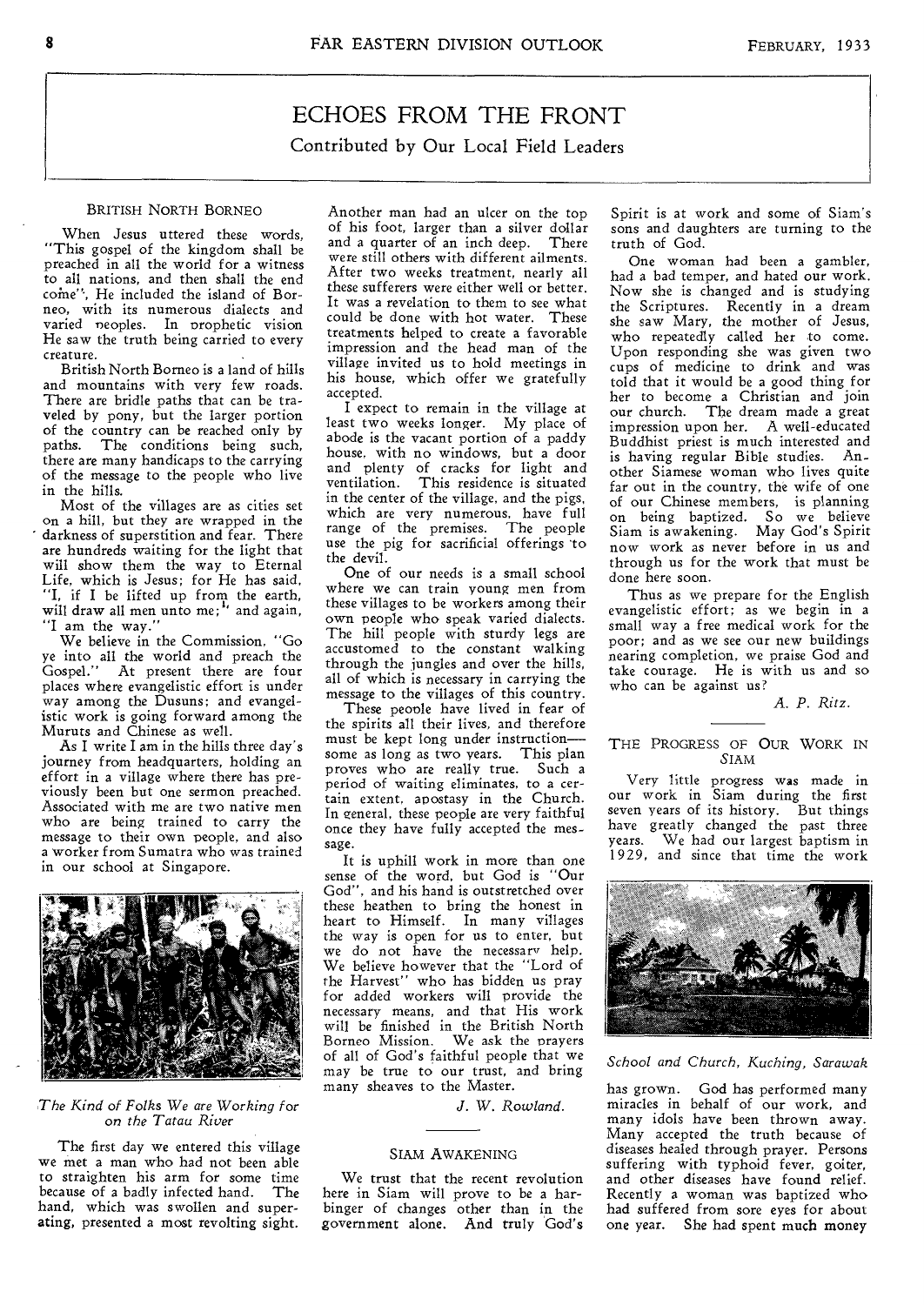with Chinese and European doctors but without results. Finally we met her and told her that we would pray to God to heal her. This we did and she was healed of her trouble and is rejoicing in the truth. Others have attended our services as a result of her experience.

We are of good courage preaching the Word and making men to become disciples of Christ. Our prospects for the future are very bright. The coming English effort, together with our new chapel and school building will greatly strengthen our work. We trust that God will send down the latter rain to us that thereby the work in Siam may quickly be finished and hasten the Lord's return.

Kon Vui Leong.

#### UBOL STATION OF EAST SIAM

The Ubol Station includes all of the territory northeast of Korat, and has a population of three million people who live in thousands of villages surrounded by rice fields. In every important village is a Buddhist temple. Fear of spirits, poverty, sickness and moral degradation hold them in a terrible bondage. With practically no roads and but few schools, the task of liberating these millions of souls is tremendous. Four months of the year the country is flooded, making trips to these villages difficult. However, in spite of these obstacles we have already visited many of the villages in the circle of Ubol and were received with a hearty welcome everywhere we went.

Last year in July we opened our first<br>fort in the market of Ubol. The effort in the market of Ubol. devil went to work to stir up opposition and the students in the government schools were ridiculed publicly by their teachers for attending the; meetings. One day a teacher asked her pupils how many had joined the mission, and in all the school one little girl had the courage to hold up her hand. Many others wanted to, but were afraid of what their teacher might do to them.



#### *East Siam Group—Brother Lee, First*  Convert, *at Pastor Abel's left*

One evening a nicely dressed man, a little past middle age, came into the meeting and sat down in the rear of the chapel. When the meeting was over he came and introduced himself and said that he had come from a town about fifty miles away. He had heard about the mission in Ubol and wanted to become a Christian. He wanted to be baptized the next day. He had been searching for the light for many years and had tried most of the Oriental cults. After having practiced all their rites and made merit according to the rules of their religions, he still felt the heavy weight of sin that rested upon him. He had heard that Jesus was the Best Friend of man and would forgive his sins and so had come to search for Him. He was willing to do whatever God required in order to be His child. We went to his home and had studies with him for several months and on September 18, it was our privilege to baptize him in a tributary of the Mekong River. Brother Lee assures us that before long his wife and six children will also be baptized.

We rejoice that a beginning has been made in the East Siam territory. There are several others who are in the valley of decision and we pray that they too may have the courage to step out in spite of the threats of ostracism by their Buddhist relatives and friends.

*R. P. Abel.* 

#### CAMBODIA, FRENCH INDO-CHINA.

On October 6th we performed our first marriage ceremony in Cambodia, uniting our first two believers here. We are happy to know that a small start has actually been made in this dark land. This young man is now studying to prepare himself to go out and give the third angel's message to his Cambodian brethren.

Recently when we visited the little village of Tinh Bien, where we soon expect to open meetings, a group of men who were interested walked several kilometers to meet us and study the Bible. Due to the high water at this time it was impossible for us to visit them all in their homes. One member of the group who had been in contact with us before, reported that they were holding Sabbath school each Sabbath and had been doing so for several weeks. There were three regular members and at times they had visitors in with them. The wives of some of these men are reported to believe also and so after a few weeks of meetings we hope to<br>organize a little baptismal class. These organize a little baptismal class. people are anxiously awaiting our coming which is being held up for the present until government permission is secured.

From the inquiries of these people living in the interior who are ignorant of the laws of sanitation, we are confident that through our medical work we can be a great blessing to them.

We are now ready to start out with our work in the interior and ask all the

readers of the "Outlook" to remember us in prayer that we may be faithful and that God will gather out from Cambodia a people for His name.

*F. L. Pickett.* 

#### COCHIN CHINA

Soon three years will have sped by since the day we landed in Indo-China as the first missionaries burdened for the salvation of the more than twentyone million who are lost in sin, groping in darkness, suffering with pain of disease, without hope for the future, and almost content to die while thus securely held in captivity by the great Adversary. Thank God that we can come to these people with hope. God has indorsed His message and has assured His workers that "Even the captives of the mighty shall be taken away, and the prey of the terrible shall be delivered."

Literature has been prepared and distributed,—results are noticeable. Now we are preparing a series of ten tracts and two books, "Health and Longevity" and "Steps to Christ." We have every reason to believe that soon thousands of these books will be placed in Cochin China whose population is 75% literate. "The harvest truly is great, but the laborers are few," and we are crowding the hour of the setting sun.

Over two years have been spent for needy preparation. This preparation is by no means completed, but we have started work with the little, and God has blessed with the gift of tongues. It is now about two months since we have started our first evangelistic effort in our out-station in Cantho. God has rained blessings upon us. Miracles have been wrought, sick limbs and bodies have been restored to physical health, and broken hearts have been bound up with the cords of the everlasting Gospel. A number have already joined the baptismal class, while still others are deciding.

*R. H. Wentland.* 



*Pastor Pickett with Interested Cambodians*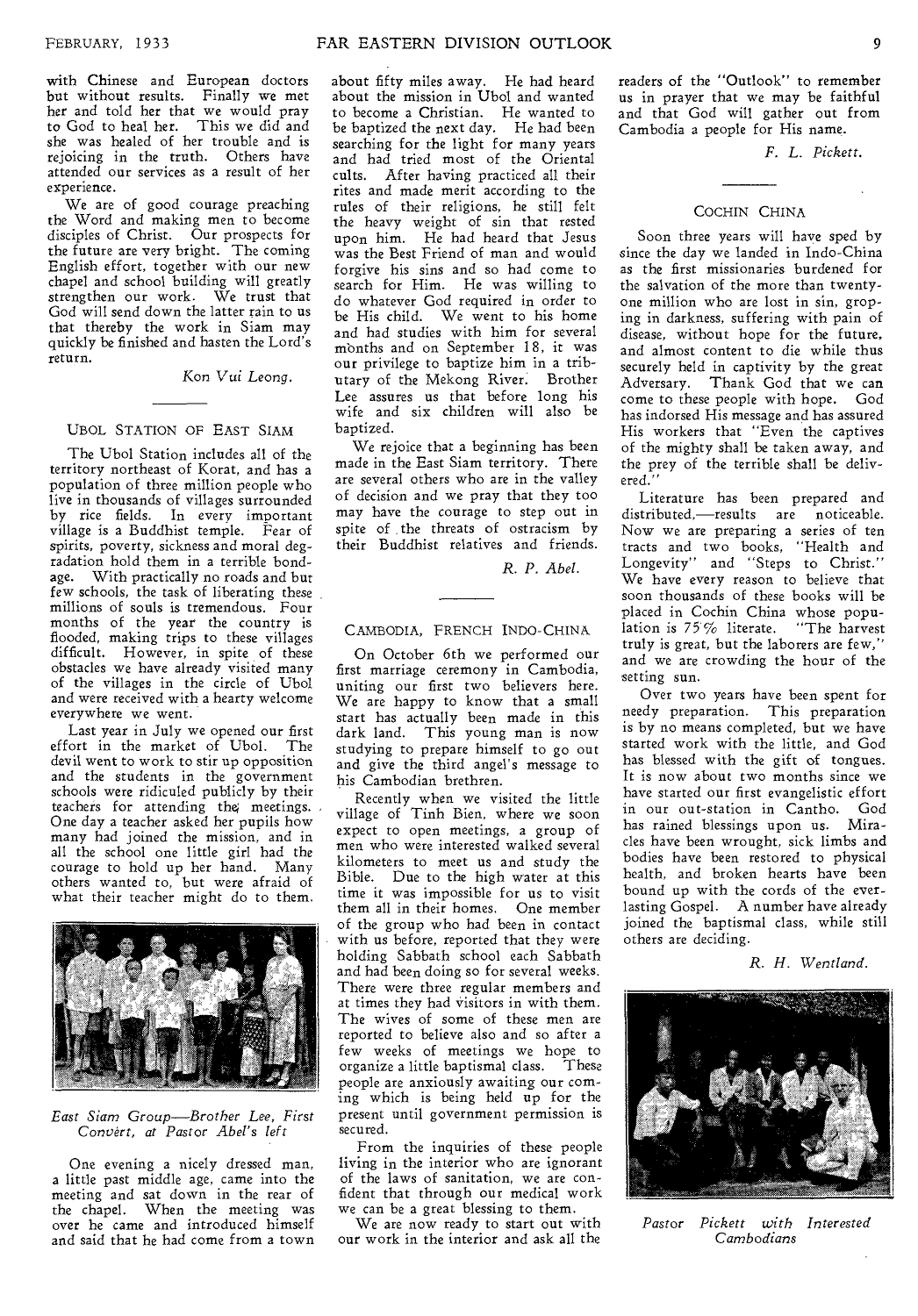

## *Tatau River Mission*

G. B. YOUNGBERG

*On a lovely jungle river down in Western Borneo, There's a little Mission station, planted just a year ago Where the river, curving broadly, meets the drooping jungle green There's moored a wharf of floating logs. with planks laid on between. Round it like a daisy's petals, lifting in green meadows wide Little Dyak boats are lying, bobbing in the silver tide. Nestled in the sheltered entrance, stands the Mission watchman's home Where each visitor is welcomed and his errand is made known. Up a gently sloping footpath stands the new dispensary, Where the Dyaks by the hundreds, bring their pain and misery. There's a whitewashed cottage standing on a hill both steep and high With a stairs, like Jacob's ladder, leading upward toward the sky. There's a thrifty garden growing, sprinkled here and there with trees, And a terraced rice-field waving emerald ribbons to the breeze. There, when twilight falls. and evening steals away the ling'ring light, You can hear the songs of Canaan ringing out* upon *the night; And there comes, sometimes, an answer from the river's murky waves Where the listening Dyak children waft it back in notes of praise; For a candle has been lighted in Sarawak's leafy wild, And a day of hope is dawning for each heathen jungle child. Long these darkened souls have waited here in far-off Dyak-land For the peace that dwells in Jesus, and the healing of His hand. Long indeed their heavy bondage, chained by superstition's curse, Living lives of fear and evil, slaves of spirits, dreams, and worse. Even white mist, strangely drifted through the ancient jungle trees. Chirping birds in leafy shelters, water-falls and rustling leaves— These are sights and sounds of terror to these children of the night, And God's handiwork of beauty has become a thing of fright. But today a score of Christians greet each blessed Sabbath day; Dyak voices praise their Maker, Dyak lips have learned to pray: And the dawning of a morning glimmers through these jungle hills, How the spirit lifts in praises, and the heart with courage thrills! For among these heathen people, where no Christian ever trod, We've raised the gospel standard, and have claimed the land for God!* 

*Sarawak, Borneo* 

*Above: First Baptism in the Tatau River. Right: Where the first Church Meets, Tatau River Station, Sarawak.* 

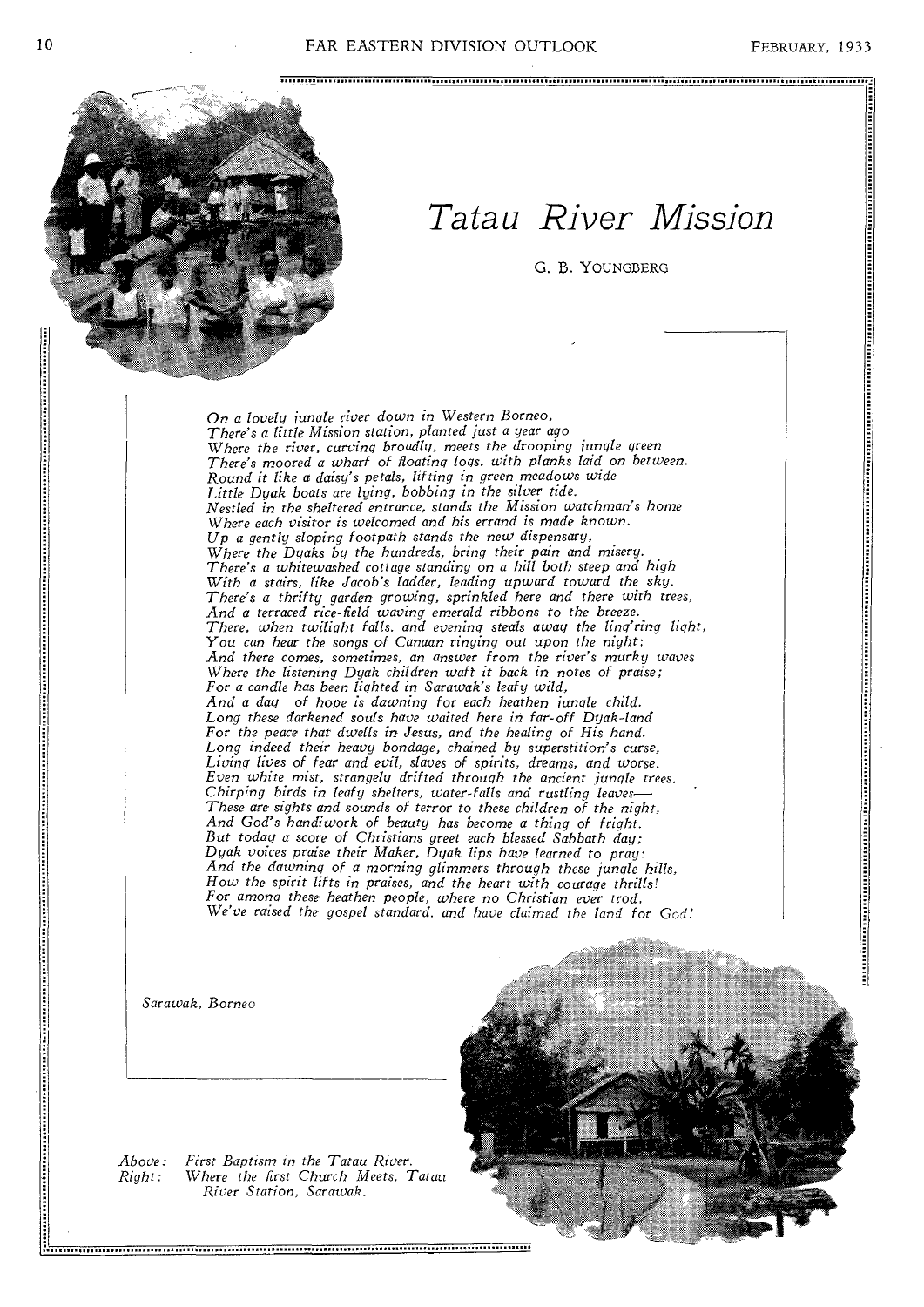### The Malayan Union . . .

*(Continued from page 7)* 

#### UP THROUGH THE MALAY PENINSULA

On we go, by bus, by auto, or by train to Kuala Lumpur, now headquarters for our missionary activities in the Malay Peninsula. Last year there were two missions in this territory, but as an economic measure the committee voted to unite the two and invited Brother W. W. R. Lake to its directorship. If you could hear him speak forth he would grip you with interest while telling of all the churches and companies, of all the interests everywhere, and about the fast growing work among the Telegu people out at Sungei Way, where Brother Lawrence Fox has done exceptional work in leading large numbers to their Saviour. Brother Ng Hock Thye, our only local field missionary secretary, is leading a large force of colporteurs to success in the Malay States, and God is helping this band of workers light many lights as they push forward their blessed work.

Stopping for a moment at Penang, an island belonging to the Straits Settlements, we visit the Sanitarium and Hospital and the Mission Clinic. In a single month Dr. Gardner and his associates have had as many as fifteen hundred patients seek relief at their hands. In the short space this health center has been established, more than eighty thousand cases have passed through it. Think you the Master is not in that place as verily as He was in such work when He walked among men? Miss Moore, our new head nurse and matron, has brought real strength to the medical work in Penang. Brother Hendershot, who is at present conducting evangelistic meetings in Penang, has already baptized one class and will shortly have another. His long experience with young people is making him especially adapted for our work in a place like Penang, and God is crowning his efforts there with marked success.

Farther up the Peninsula, in the southern tip of Siam approximately one hundred fifty miles from Penang, is the seaport of Singgora, where awaits this people a work that we must soon attend to. In one province there are reported to be 278,000 Malays for whom we are as free to work as for any other peoples anywhere else in Siam. Surely the urge should be upon this people to locate a family of workers there soon to commence work for the long neglected Malays of the Peninsula. Who knows but what it would prove to be a center from which the Gospel would ultimately reach all the Malays, regardless of what flag they

#### ON INTO SIAM

Our next trip is by train to Bangkok, the capital of Siam. Here we find Brethren Ritz and Kon and their associates hard after the work. They have worked tirelessly in their Harvest Ingathering campaign, and God has richly blessed them. They have proved anew that the Gospel is the Power of God unto salvation to them that believe. The *first* Siamese woman ever to embrace this message was baptized in Bangkok last June, along with a number of Chinese candidates for that rite. Others are waiting in three different places in Siam to have this rite administered; and the outlook is most cheering there. When our English effort, for which the Division kindly appropriated funds last year, is put on in the city of Bangkok, we believe that a large number of those to whom literature has been sent and for whom much work has been done, as well as for whom many prayers have been offered, will respond to the call of the Spirit, and thus enlargement will come to the church of God in Siam.

Another *first* can be reported from Ubol, where Brother Abel has been hammering away at the old wall of Buddhism; they have had their *first*  baptism and what cheer it has brought both to them and to us. Many victories have been scored for the truth as prayer has subdued folks and cast out their evil spirits. The future of our work is bright in eastern Siam and our workers there are of good courage in the Lord. The *first* Laos woman to desire baptism lived in Ubol.

#### ACROSS TO INDO-CHINA

To the Siamese border by train, and from there by auto bus to the capital of old Cambodia, Phnom-Penh, where Brother and Sister Pickett are located, we are to learn about some more *first* things, A year ago they organized their *first* Sabbath school; now they have had their *first* hymnal printed; have seen their *first* Seventhday Adventist couple united in wedlock; have had their *first* baptism; have their *first* couple in training and almost ready to begin active evangelism; they are waiting for permission to open their *first* outstation; they now have their *first* set of tracts ready for distribution; and have their *first* love glowing for the souls of the Khmers, as the Cambodians call themselves. Shall not this people whose ancestors went .on that long trek into the blue, into the never return land of somewhere, soon be found on a real long trek not only to the blue, but through it to the Kingdom of God? We believe they shall. The next *first* in Cambodia will be an organized church.

Six hours farther on by mail bus is the French city of Saigon, very commonly referred to as the Paris of the Far East,—and well may it thus be spoken of, for its gaiety and levity surely must rival Paris. We have our *first* organized church there. We have had our *first* two baptisms there; we have opened our *first* outstation, and put on our *first* evangelistic effort there; we have our *first* local workers right in the warfare for God; and Brother Wentland tells us that large crowds come to their meetings. Our *first* home in one place has been opened to us for cottage meetings; and the Lord has answered the earnest prayers of his workers by restoring to life one who otherwise would have passed on beyond life's sunset. Yes, verily, God is at work in every part of this vast field, and His Spirit is calling the men and women of every race under the sun to come to the marriage supper of the Lamb. We need a good doctor or two for Indo-China; and another one or two for Siam. We need another family or two to help us serve the twenty-one million souls of Indo-China. May His Spirit thaw out the hearts frozen in with the much needed means and thus make possible the saving of the rich among us as well *as* the supplying of that which is necessary for the finishing of the work of God in Malaya and elsewhere.

And now, dear readers, we take leave of you. We trust you have been pleased with your visit to Malaya. If it has fixed our field so well in your mind; and if it has engraved the names of some workers and their needs so deeply upon the walls of your hearts that morning and evening and at noon your cries may be beard at the Mercy Seat, then its aim will have been reached and its reward will be certain. God will surely put His grace between each of you and sin as you thus strive mightily for His Kingdom to come, and His will to be done.

#### SAMUEL H. PHANG OF MALAYA WINS HIGH HONORS

The December *Diplomate,* the official organ of the National Board of



Examiners. gives the report of the September examinations.

There were 393 candidates who took Part I. Samuel H. Phang, now interning at the White Memorial

Hospital, took second place with an average of 92.50. Dr. Phang also received a grade of 96 in Pathology, thus tying with three others for the highest grade in this subject.—"The *Medical Evangelist", Loma Linda, California.*